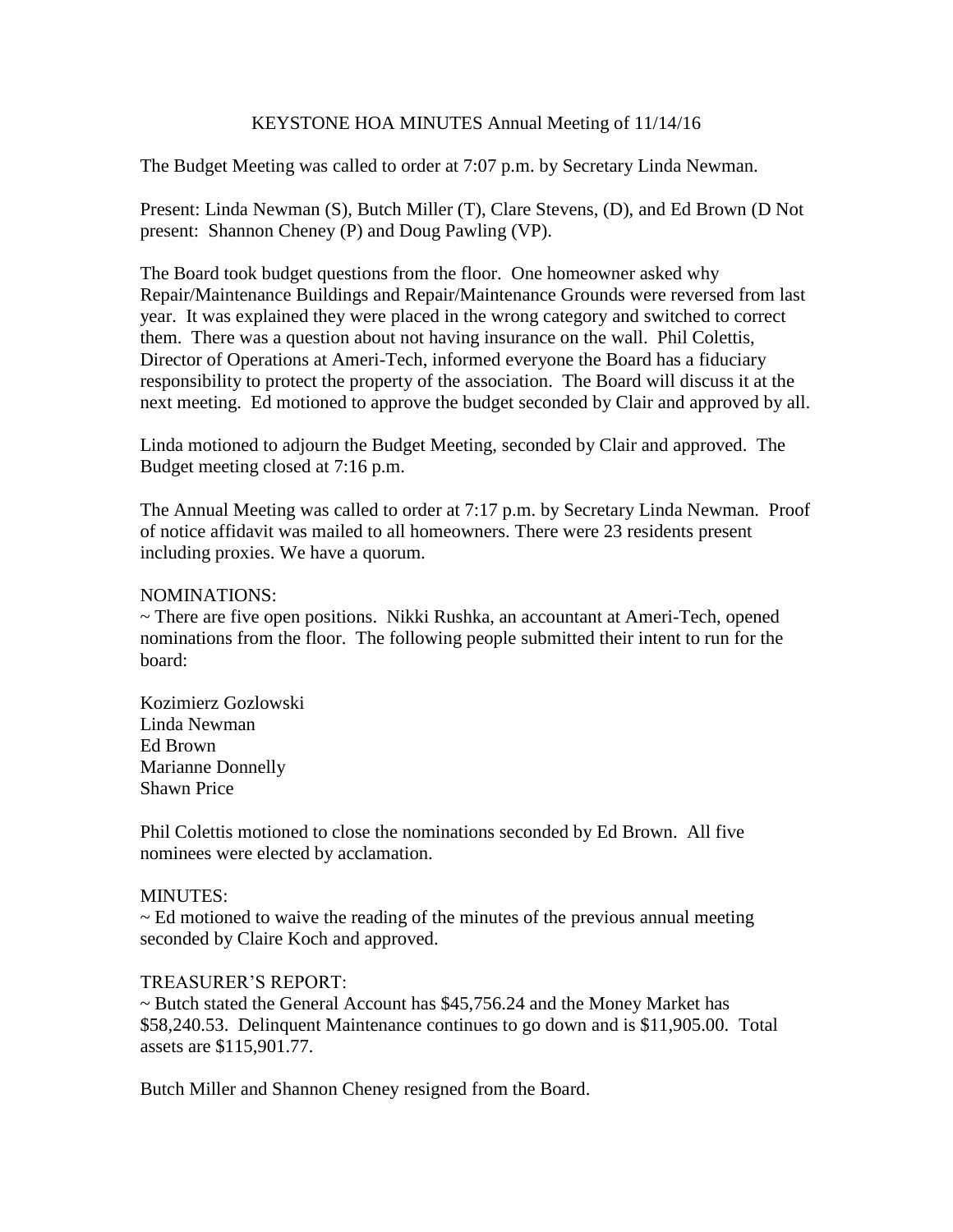Linda motioned to adjourn the annual meeting, seconded by Ed and approved. The annual meeting adjourned at 7:34 p.m.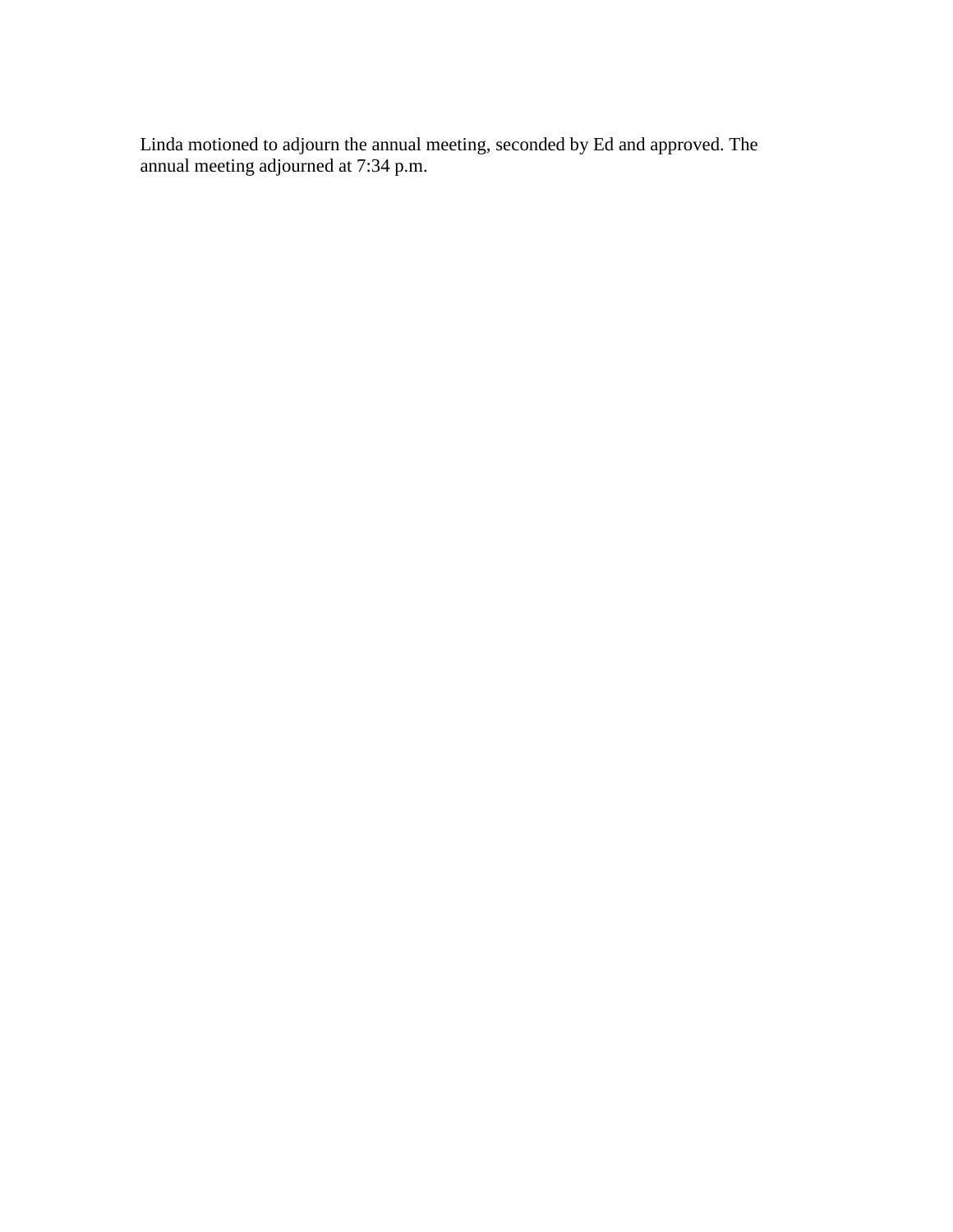KEYSTONE HOA MINUTES Organizational and Board Meeting of 11/14/16

Organizational meeting called to order by Secretary Linda Newman at 7:35 p.m.

Present: Linda Newman (S), Doug Pawling (VP). Clare Stevens, (D), Ed Brown, Marianne Donnelly and Shawn Price. Not present: Kozimierz Gozlowski.

Doug Pawling and Claire Stevens have one year remaining on their terms ending in 2017. Kozimierz Gozlowski and Marianne Donnelly will serve a one-year term ending in 2017. Linda Newman, Shawn Price and Ed Brown will serve a two-year term ending in 2018.

The election of officers was complete as follows:

Doug Pawling was nominated for President, Ed Brown was nominated for Vice President, Clair Stevens was nominated for Treasurer and Linda Newman was nominated for Secretary and approved by all. Marianne Donnelly, Shawn Price, and Kozimierz Gozlowski will serve as Directors-At-Large.

Linda motioned to adjourn the Organizational Meeting, seconded by Ed and approved. The Organizational Meeting adjourned at 7:42 p.m.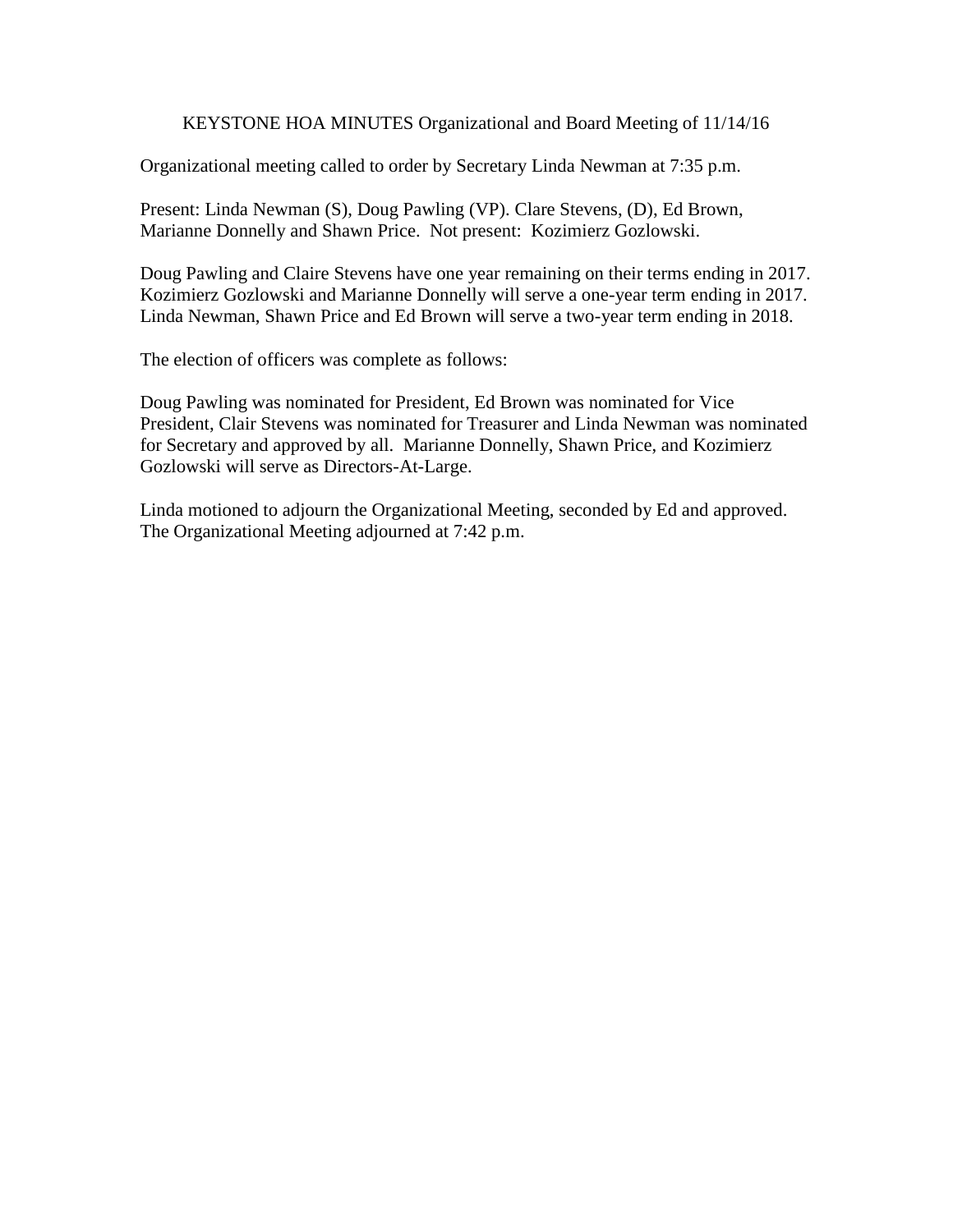# **KEYSTONE HOA MINUTES Board Meeting of 10/14/13**

Meeting called to order at 7:43 p.m. by Secretary Linda Newman

Present: Doug Pawling (P), Ed Brown, (VP), Clair Stevens (T), Linda Newman (S), Marianne Donnelly (D), and Shawn Price (D). Not Present: Kozimierz Gozlowski.

Ameri-Tech presence: Phil Colettis, Director of Operations and Nikki Rushka, Accountant

Residents: 19

## MINUTES:

 $\sim$  The minutes of 10-10-16 were approved by acclamation.

## TREASURERS REPORT:

~ The General Account has \$45,756.24 and the Money Market has \$58,240.53. Delinquent Maintenance continues to go down and is \$11,905.00. Total assets are \$115,901.77.

## FINING COMMITTEE:

 $\sim$  Nothing to report. It was brought to the Board's attention that Greg Anderson has not been notifying Marie Drowns about fining hearings. The Board asked Phil Colettis to talk with Greg to be sure he does so in the future.

## ARCHITECTURAL COMMITTEE:

~ Lot 28 submitted a request for a new roof and it was approved.

~ Lot 108 submitted a request to paint the house and it was approved.

~ Lot 14 submitted a request to pain the house, install a fence, and install new landscaping and it was approved.

#### MANAGER'S REPORT:

~ Nothing to report.

#### OLD BUSINESS:

 $\sim$  The board has not heard back from Greg since last month's meeting regarding the website. It was brought to Phil's attention that this has been stalled the past few months. Phil said the Communications Committee should communicate directly with Philip Porter.

 $\sim$  Flyers were mailed out regarding the proposed sanitation contract. There were 34 replies with 20 homeowners in favor and 14 not in favor of moving forward with the possibility of consolidating waste services. It is unclear what percentage of homeowners we need to move forward. Phil will get back to the board with the correct amount and whether or not we can take the money out of our operating expenses.